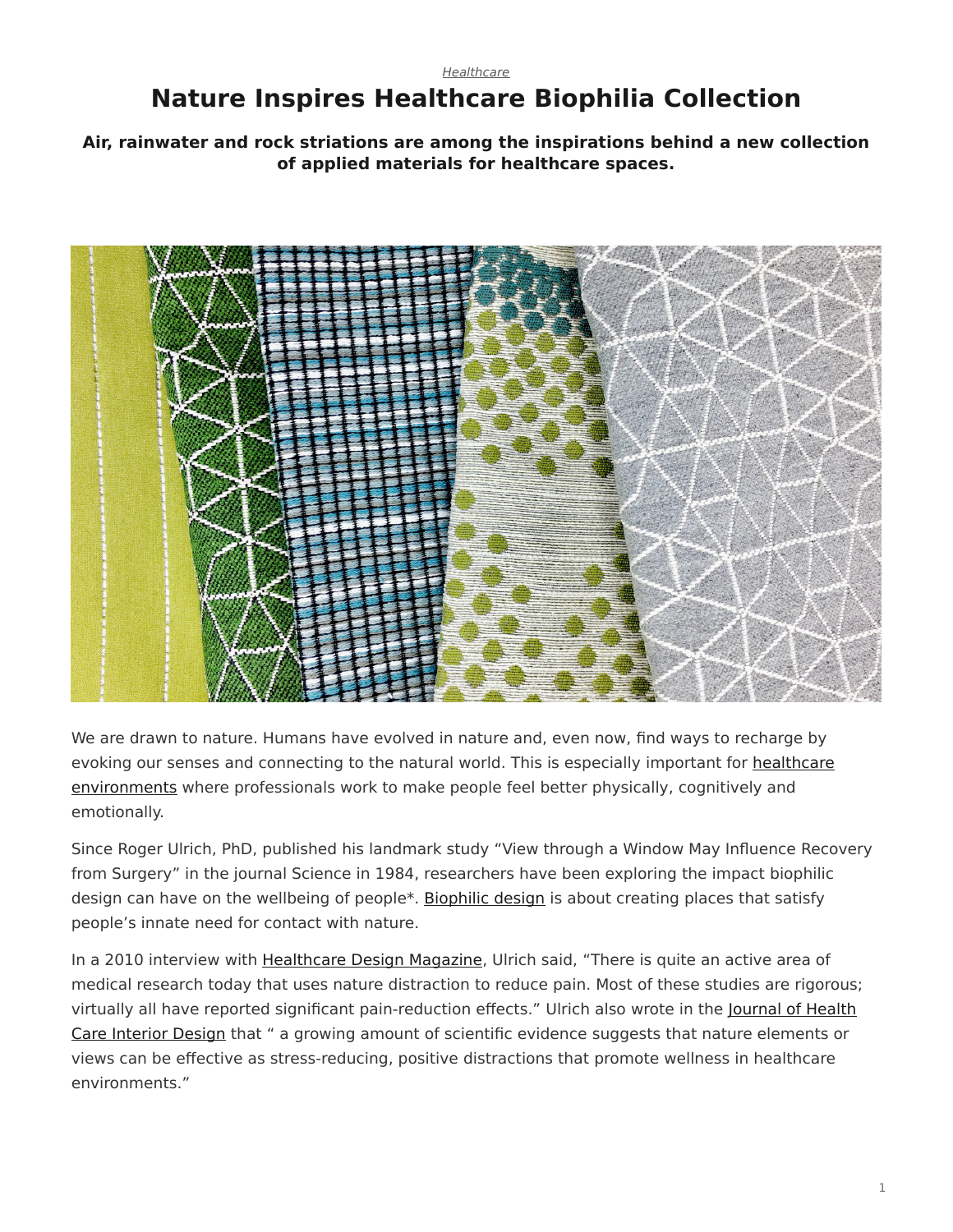Recently, Designtex, a Steelcase brand that specializes in applied materials, launched a Biophilia Collection for healthcare environments. The [collection](http://www.designtex.com/products/all-products.html?product-view=large-view) received a [Best of NeoCon Gold](https://www.steelcase.com/research/articles/topics/best-of-neocon/steelcase-receives-top-honors-neocon-2017/) award in the Healthcare, Fabrics and Textiles category. It addresses the needs of an increasingly diverse array of health spaces including wellness and rehab centers, ambulatory care facilities, behavioral health environments, medical offices and hospitals.

The Biophilia Collection is an exploration into the principles of the natural world, not simply literal representations of images. A careful study of natural geometries and patterns inspired the density, arrangement and variations seen in each design. Drawing from different materials and constructions, the textiles use color, texture and pattern to emphasize the details from their inspiration sources such as a birch bark forest or the awakening of a sunflower.

360 spoke with Sara Balderi, designer principal for [Designtex](http://www.designtex.com/) who specializes in performance and healthcare textiles, to learn how they developed this new Biophilia Collection and the unique elements they had to consider for healthcare spaces.



**360:** Are healthcare customers asking for more biophilic elements?

**SB:** Definitely. Healthcare designers are keen to find ways to bring natural elements into places where the mission is to help people feel better. Biophilia is an evolving trend. Where it used to be just about plants and greenery, we're discovering new ways to connect design elements to the outdoors.

**360:** Can you share with us different ways to bring biophilic influences into a space?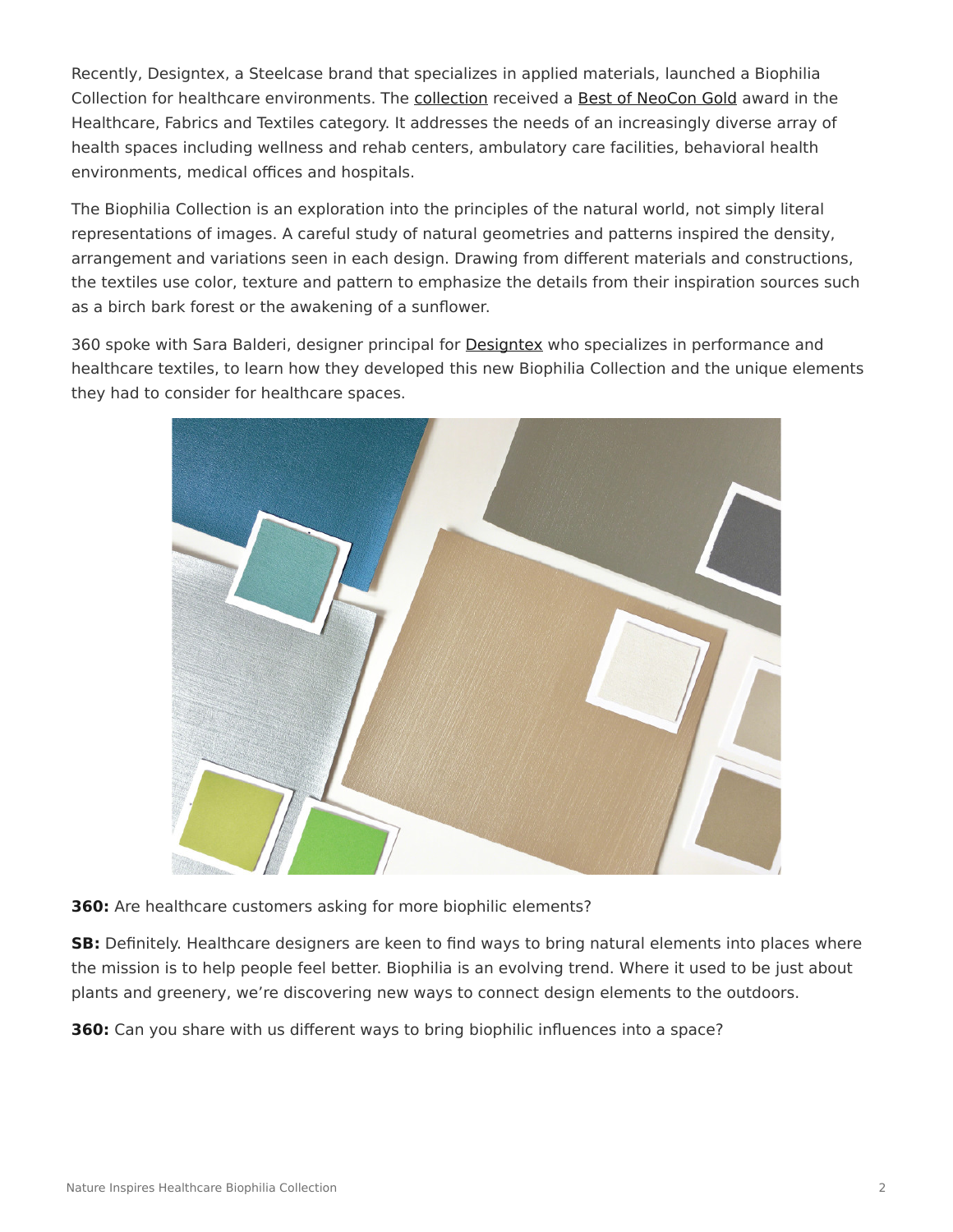**SB:** When we think about incorporating biophilia into a space there are lots of opportunities to connect us to nature. We can connect visually by what we see. We can connect by what we smell, hear and touch as well. These elements can include surface materials like wood (or wood similars) and textiles that feel and look a certain way. But, it also includes water features, where appropriate, which we may hear in addition to see. And, nature gardens which may evoke our sense of smell in addition to sight. We've been exploring biomorphic patterns which connect us to nature in a more subtle way. Sometimes natural, more porous, materials can sacrifice performance in healthcare environments. They might be difficult to clean, for example. So, it's important to see all the ways we can bring reminders of nature into healthcare spaces.

**360:** Tell us how you developed this new Biophilia Collection from Designtex for healthcare environments?

**SB:** For this collection, we explored the algorithms, textures, colors and shapes found in nature which is how we derived our patterns. For a long time, when people heard "direct connection to nature," they incorporated leaf or forest patterns. I think it's really interesting to take it to the next level by looking at algorithms and mathematics. For example, we looked at rain water droplets or the edge of a forest and found connections through the mathematical arrangement you can find embedded in the environment. Our brains are subconsciously connected to these things. It may not be as obvious, but it's an interesting way to explore patterns in nature.

**360:** How does biophilia influence surface materials used in healthcare design?

**SB:** Cleaning and maintenance is high on the list. We needed to make sure we chose materials that could withstand heavy duty cleaning and maintain durability. Some materials will be in areas used 24 hours a day, seven days a week. We know there's been a desire for coated fabrics used interchangeably throughout a healthcare space. So, for this collection, we created woven and coated designs to create a holistic solution. This way designers can use a pattern in a woven textile in a public area and carry the same theme and color into a coated fabric in the patient area.

Besides constructing these patterns to withstand heavy duty use, we also used new and interesting ways to achieve beauty through the designs' unique constructions. We looked at the bark of a tree, the Fibonacci sequence or fractals, for example. The techniques we were using enhanced the subtleties within patterns, textures and colors exploring our connection to nature beyond literal representations.

Learn more about the power of the healthcare environment and [Steelcase Health](https://www.steelcase.com/discover/information/health/). To learn more about the Biophilia Collection, visit [Designtex](http://designtex.com/).

**[+About Steelcase](https://www.steelcase.com/discover/steelcase/our-company/)**

<sup>\*</sup>Sources: [14 Patterns of Biophilic Design,](https://www.terrapinbrightgreen.com/reports/14-patterns/) Terrapin Bright Green, [A Conversation with Roger Ulrich,](https://www.healthcaredesignmagazine.com/architecture/conversation-roger-ulrich/) Healthcare Design Magazine, [Effects of Interior Design on](https://www.ncbi.nlm.nih.gov/pubmed/10123973?dopt=Abstract) [Wellness: Theory and Recent Scientific Research,](https://www.ncbi.nlm.nih.gov/pubmed/10123973?dopt=Abstract) Journal of Health Care Interior Design, [How Biophilia Can Improve Our Lives III,](https://www.treehugger.com/green-architecture/how-biophilia-can-improve-our-lives-part-iii.html) treehugger